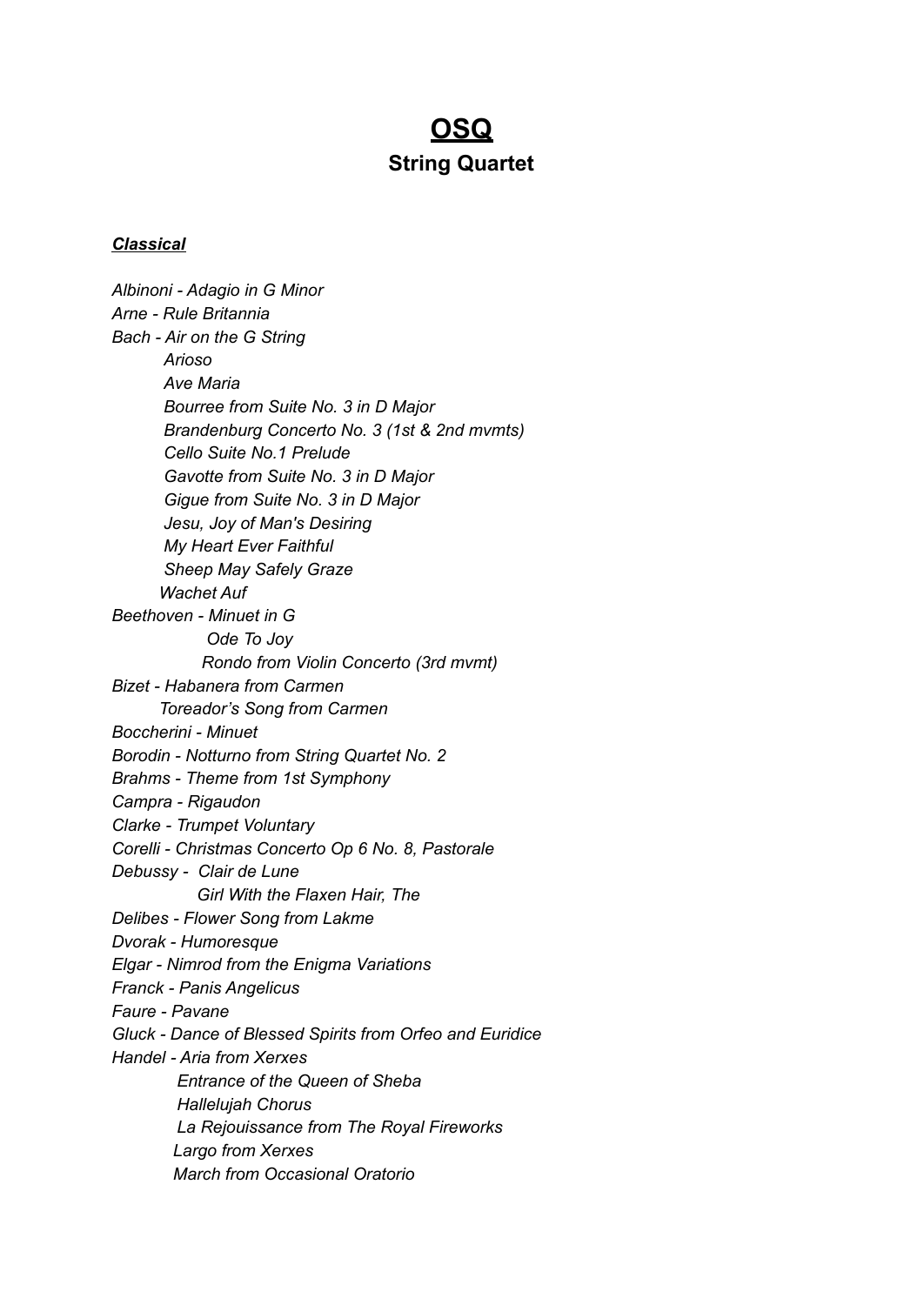*Menuet from The Royal Fireworks Thine Be the Glory (Maccabbaeus) Water Music Suites in F and D (includes the Hornpipe) Haydn - St. Anthony Chorale (Main Theme) Jenkins - Palladio Liszt - Liebestraum Mahler - Adagio from Symphony No. 5 Mascagni - Intermezzo from Cavalleria Rusticana Massanet - Meditation from Thais Mendelssohn - Nocturne from A Midsummer Night's Dream Regrets from Songs Without Words, Op. 19 #2 Spring Song Wedding March Mouret - Rondeau from Masterpiece Theater Mozart - Alleluja from Exultate Jubilate Andante from Piano Concerto No. 21 Ave Verum Corpus, K. 618 Der Vogelfanger from The Magic Flute Divertimenti No. 1, 2, & 3 Eine Kleine Nachtmusik March from The Marriage of Figaro String Quartet No. 8 in F Major, K. 168 Offenbach - Belle Nuit (Barcarolle from Tales of Hoffman) Pachelbel - Canon in D Puccini - Humming Chorus from Madame Butterfly Nessun Dorma from Turandot O Mio Babbino Caro from Gianni Schicchi Purcell - Rondeau from Abdelazer Trumpet Tune Saint-Saens - Swan, The Satie - Gymnopediste No. 1 Schubert - Andante from String Quartet in A Minor, Op. 29 Ave Maria Serenade (Standchen) Waltz in A Schumann - Traumerei Strauss - Also Sprach Zarathustra (intro from 2001 Space Odyssey) Emperor Waltz Radetsky March Tchaikovsky - 1812 Overture Sleeping Beauty Waltz Vivaldi - Four Seasons, The \*Spring (1st mvmt) \*Summer (1st mvmt) \*Autumn (1st mvmt) \*Winter (Largo)*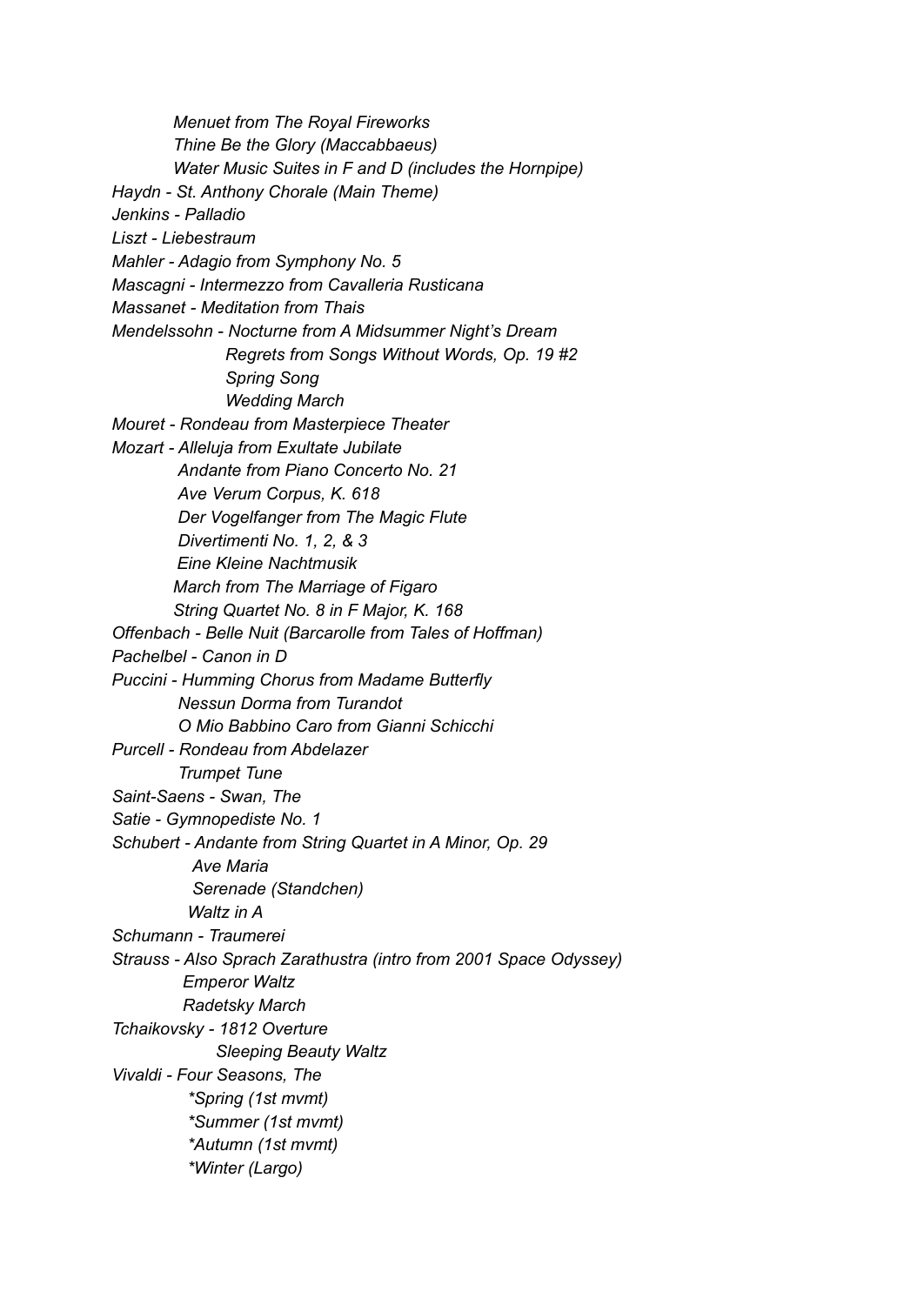*Nulla in mundo, pax sincera Wagner - Bridal Chorus*

## *Folk/Ethnic/Fiddle/Trad.*

*Amazing Grace Ashokan Farewell Bashana Chosen Kalle Mazel Tov Country Gardens Dodi Li Erev Shel Shoshanim Greensleeves Hatikvah Hava Nagila Hevenu Shalom Aleychem House of the Rising Sun Jasmine Flower Jing O Jing Las Golondrinas Londonderry Air (Danny Boy) Mehera Od Yeshoma - Version 1 Od Yeshoma - Version 2 Oif'n Pripetshok Ose Shalom O Sole Mio Por Una Cabeza Rags Scarborough Fair Simon Tov Simple Gifts Star Spangled Banner Svilen Konac (Silk Thread) Tangos and Dances Tsena Tsena Waltzes Yedid Nefesh Y'rushalayim Shel Zahov*

## *Jazz/Standards*

*All of You Always True To You In My Fashion*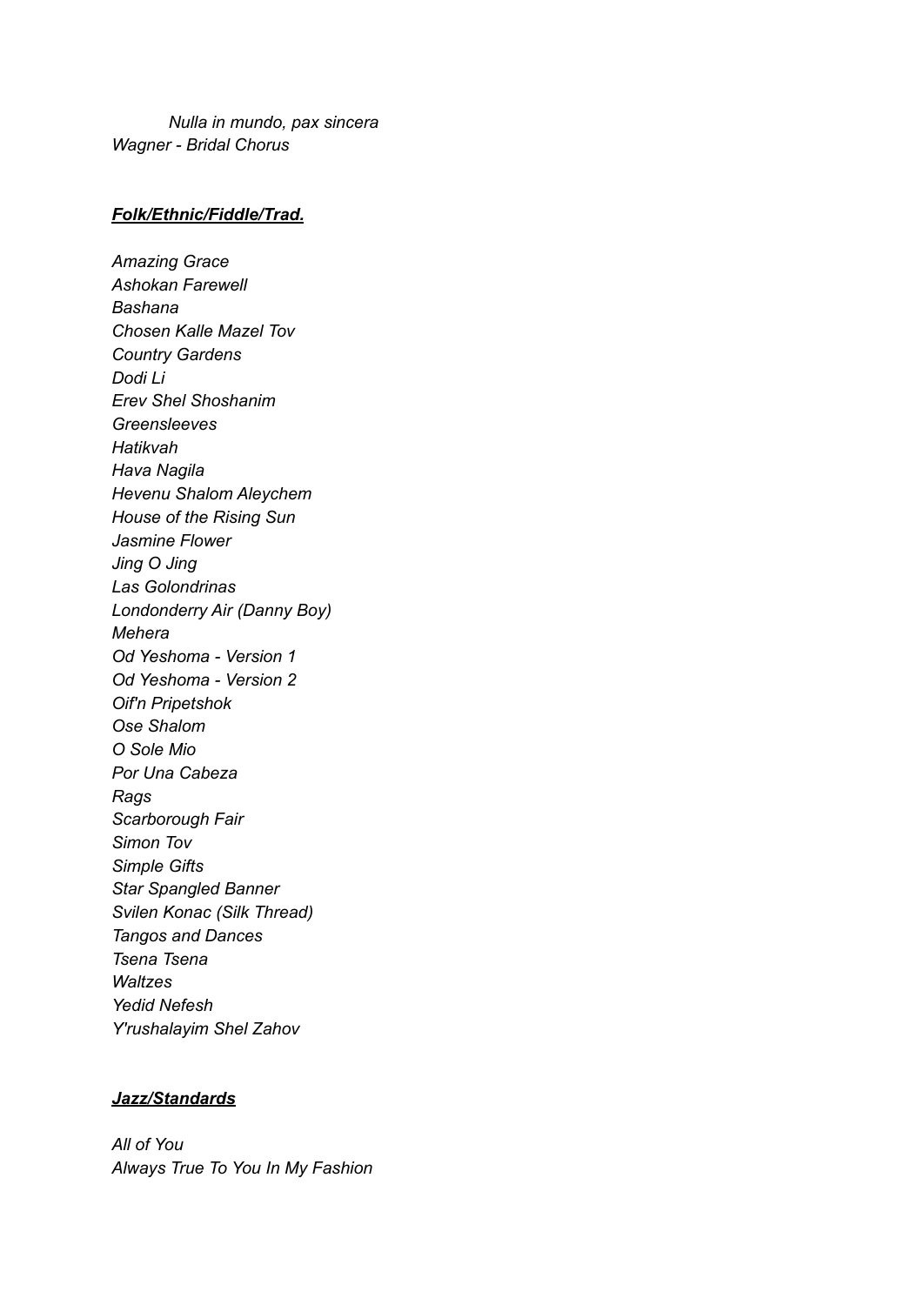*As Time Goes By Beyond the Sea Blue Moon Breakfast At Tiffany's Charade Day In the Life of A Fool, A Days of Wine and Roses, The Dream A Little Dream of Me Embraceable You Ev'ry Time We Say Goodbye Fly Me To the Moon Girl from Ipanema, The He Loves and She Loves How High the Moon I Got Rhythm I'm Old Fashioned I Remember You Isn't It Romantic It Had To Be You It's All Right With Me It's Only A Paper Moon I've Got A Crush On You I've Got You Under My Skin La Vie en Rose Misty Moon River My Favorite Things Night and Day Only the Lonely On the Street Where You Live Our Love Is Here To Stay She Someone To Watch Over Me Somewhere Over the Rainbow Stormy Weather Summer Knows, The Summertime 'S Wonderful Take Five Way We Were, The Way You Look Tonight, The What A Wonderful World What Is This Thing Called Love? What's New When I Fall In Love You Are Too Beautiful*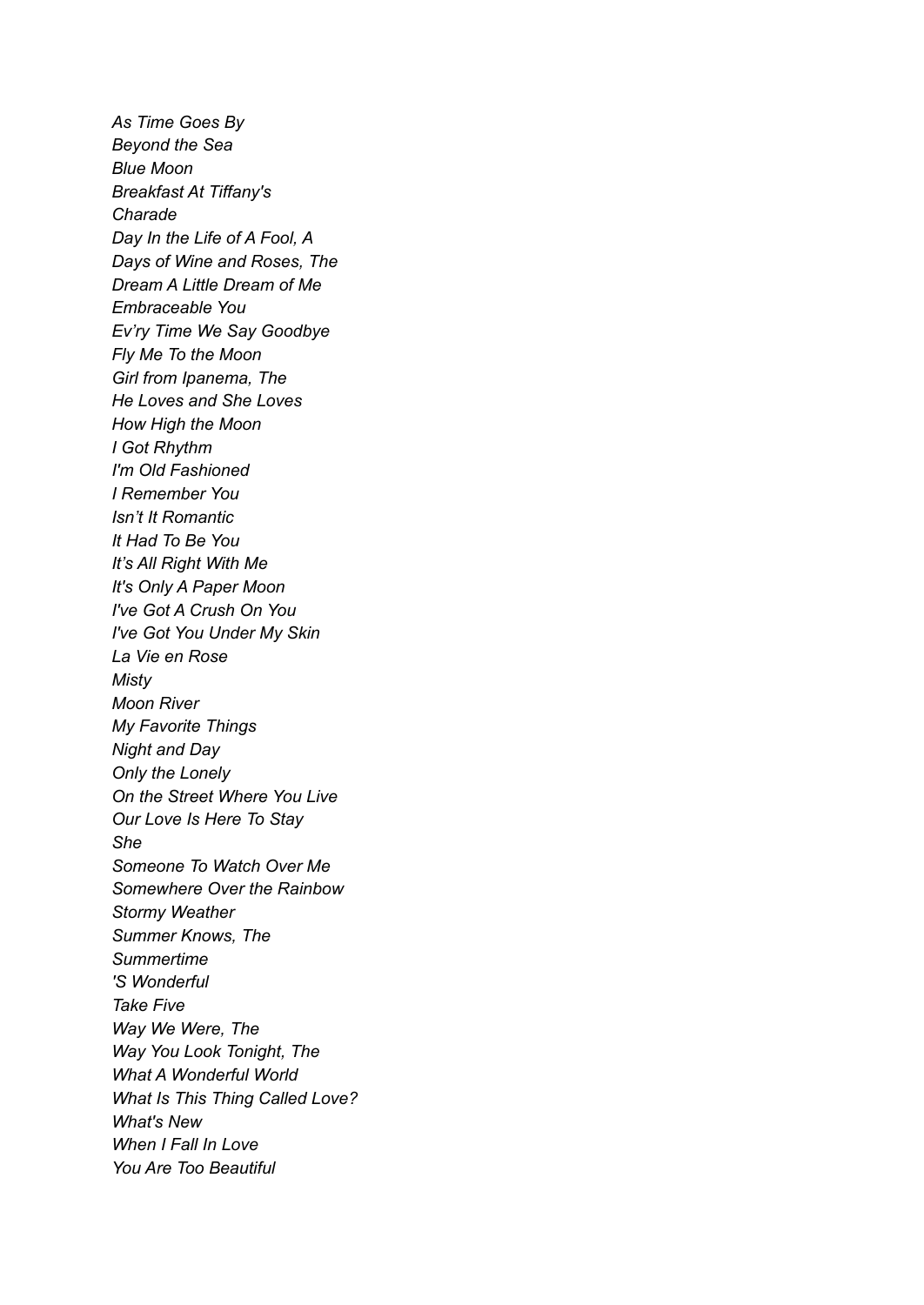*You Make Me Feel So Young*

#### *Pop/Contemporary*

*Adele - Make You Feel My Love Rolling In the Deep Someone Like You Aerosmith - I Don't Want To Miss A Thing A-ha - Take On Me American Authors - Best Day of My Life Andrea Bocelli - Time To Say Goodbye (Con te Partiro) Andrew Lloyd Webber - All I Ask of You Think of Me Annie Lennox - Walking On Broken Glass Ariana Grande - Thank U, Next (as heard in Bridgerton) Avicii - Wake Me Up Barbara Lewis - Baby I'm Yours Bastille - Pompeii Beach Boys - God Only Knows I Can Hear Music Wouldn't It Be Nice Beatles - Across the Universe All You Need Is Love Blackbird Can't Buy Me Love Eleanor Rigby Golden Slumbers Here Comes the Sun Here There and Everywhere Imagine In My Life I Want To Hold Your Hand I Will Let It Be Norwegian Wood Penny Lane Something When I'm Sixty Four Yesterday Bee Gees, The - How Deep Is Your Love Ben E. King - Stand By Me Bette Midler - Rose, The Beyonce - Crazy In Love (ft. JAY Z) Halo Love On Top*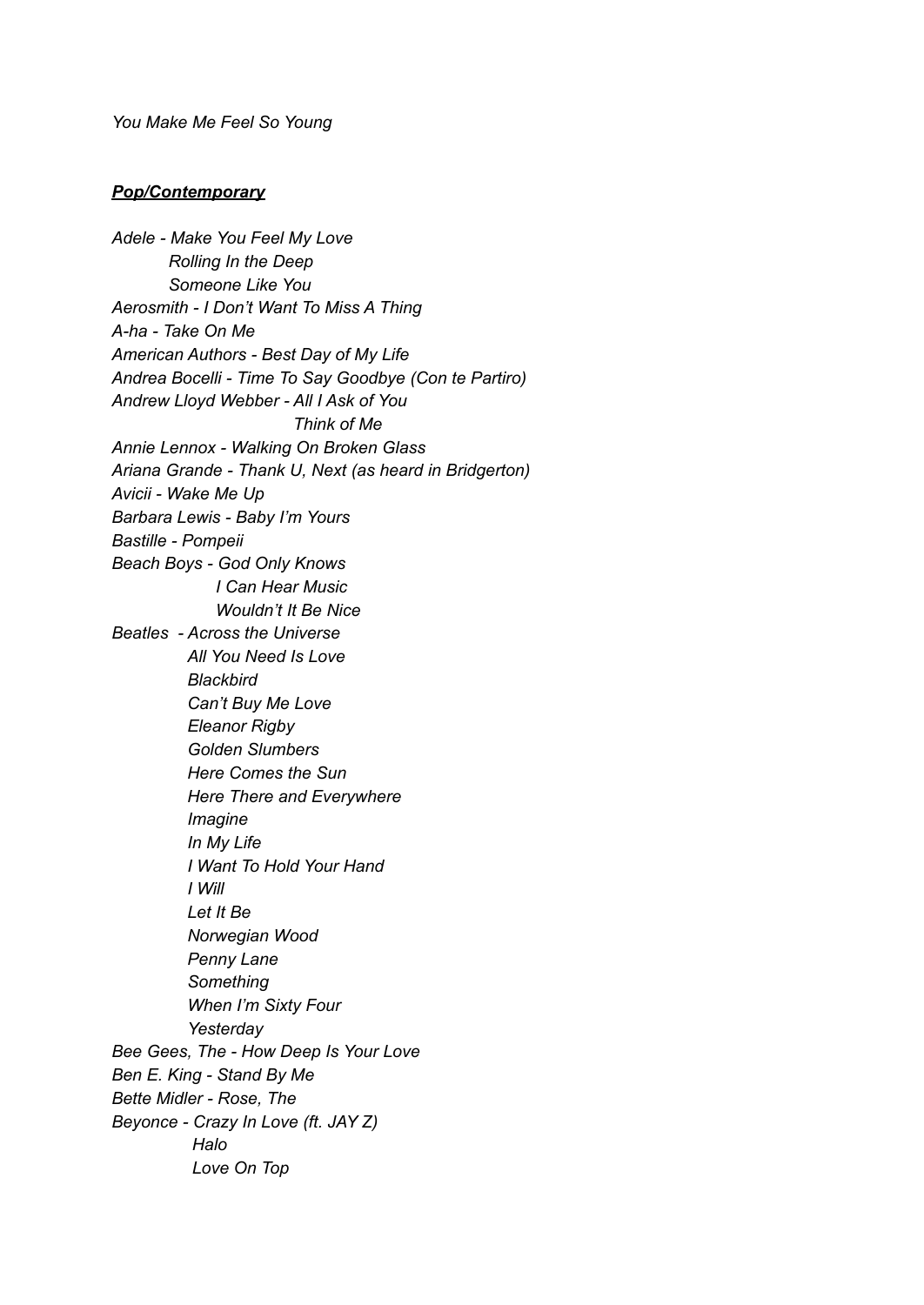*Single Ladies Billie Eilish - Bad Guy (as heard in Bridgerton) Billy Idol - White Wedding Billy Joel - And So It Goes Goodnight, My Angel Longest Time, The She's Got A Way Black Eyed Peas - I Gotta Feeling Blink 182 - After Midnight All the Small Things Bob Carlisle - Butterfly Kisses Bone Thugs N Harmony - Crossroads Bon Iver - Skinny Love Bon Jovi - It's My Life Livin' On A Prayer Borns - Electric Love Boston - More Than A Feeling Brad Paisley - She's Everything Brandon Heath - Love Never Fails Bright Eyes - First Day of My Life Bruce Springsteen - Dancing In the Dark Bruno Mars - I Think I Wanna Marry You Just the Way You Are Burt Bacharach - I Say A Little Prayer Calum Scott - You Are the Reason Calvin Harris - We Found Love (ft. Rihanna) Carly Rae Jepsen - Call Me Maybe Carpenters, The - We've Only Just Begun Celine Dion - Because You Loved Me Prayer, The Christina Perri - Thousand Years, A Clean Bandit - Symphony (ft. Zara Larsson) Coldplay - Clocks Magic Paradise Scientist, The Viva la Vida Yellow Cranberries, The - Dreams Cure, The - Boys Don't Cry Just Like Heaven Pictures of You Daft Punk - Get Lucky Damien Rice - Blower's Daughter, The Dashboard Confessionals - Hands Down Dave Matthews Band - Crash Into Me*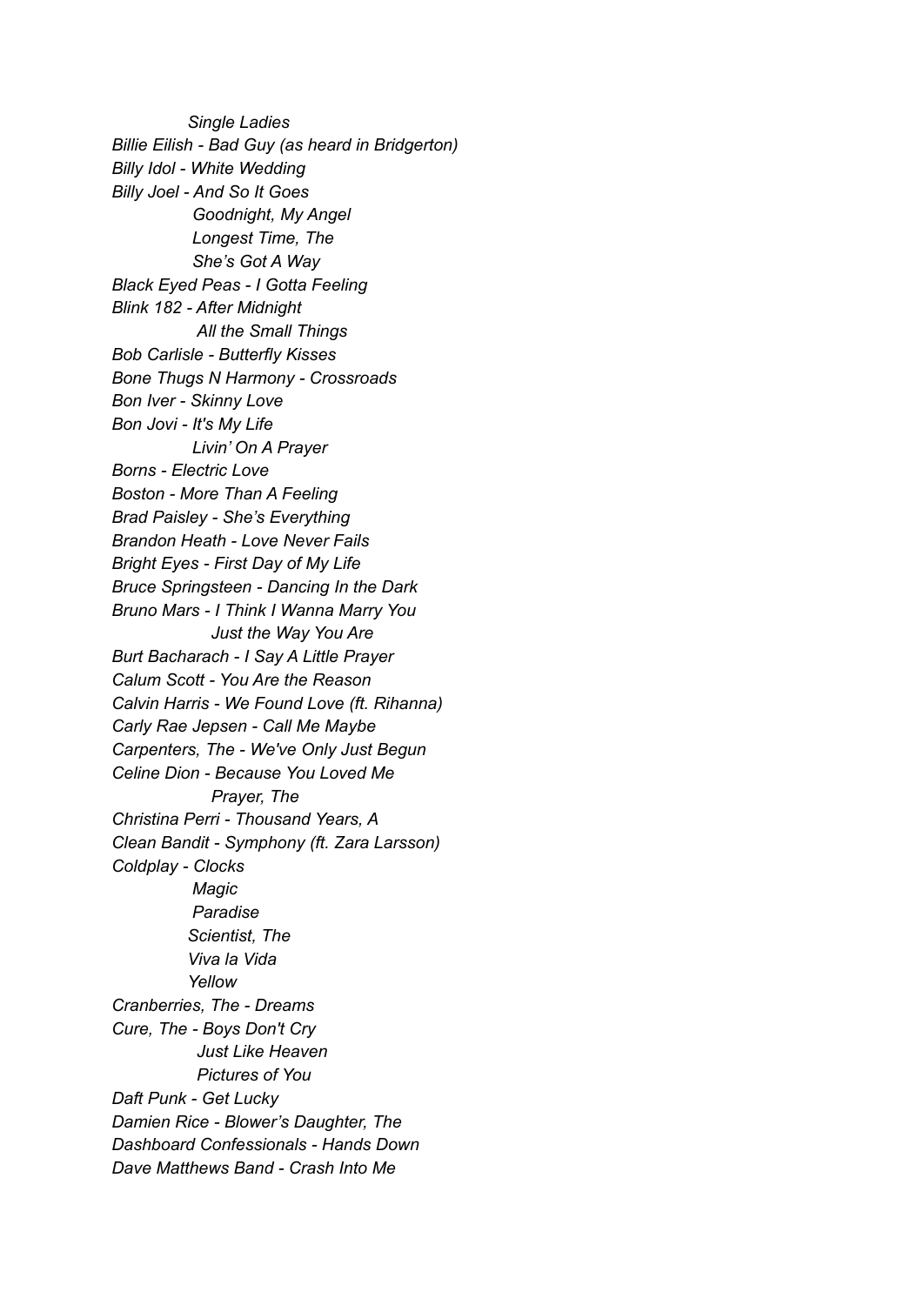*David Bowie - Man Who Sold the World, The David Guetta - Titanium (ft. Sia) Without You (ft. Usher) Dear Hunter, The - Things That Hide Away Death Cab For Cutie - Soul Meets Body Depeche Mode - Just Can't Get Enough Dermot Kennedy - Lost DJ Khaled - All I Do Is Win Drake - Hold On, We're Going Home Dr. Dre - Next Episode, The Still Dre Drifters, The - This Magic Moment Earth, Wind & Fire - September Eastmountainsout - So Are You To Me Echosmith - Bright Ed Sheeran - Perfect Thinking Out Loud Edward Sharpe & The Magnetic Zeros - Home Ellie Goulding - How Long Will I Love You Love Me Like You Do Elliott Smith - Say Yes Elton John - Bennie and the Jets Something About the Way You Look Tonight Tiny Dancer Your Song Elvis - Can't Help Falling In Love Love Me Tender Enya - Only Time Eric Clapton - Wonderful Tonight Etta James - At Last Extreme - More Than Words Faith Hill & Tim McGraw - It's Your Love Fall Out Boy - Dance, Dance Father John Misty - Chateau Lobby #4 Feist - 1234 La Meme Histoire Fleetwood Mac - Dreams Gypsy Songbird (as performed by Eva Cassidy) Florence and the Machine - Dog Days Are Over, The Foo Fighters - Everlong Frankie Valli - My Mother's Eyes Fun. - We Are Young Gorgon City - Here For You (ft. Laura Welsh) Guns N' Roses - Sweet Child O' Mine Hall & Oates - Sara Smile*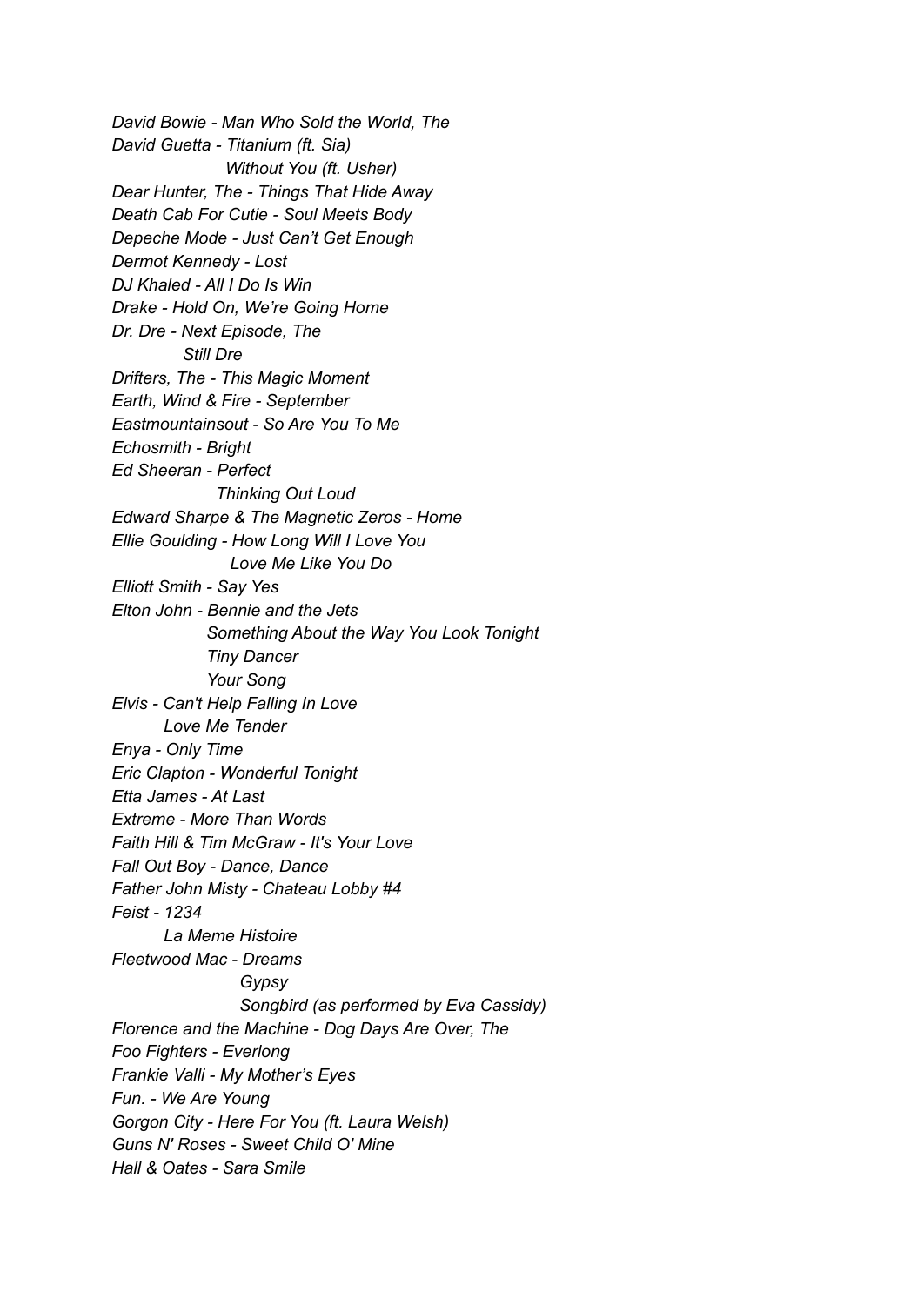*You Make My Dreams Come True Hillsong United - Oceans (Where Feet May Fail) Huey Lewis & The News - Power of Love, The Incubus - I Miss You Israel "IZ" Kamakawiwo'ole - Over the Rainbow Jackie Wilson - (Your Love Keeps Lifting Me) Higher and Higher Jackson Browne - Somebody's Baby Jason Derulo - Trumpets Jason Mraz - I'm Yours Lucky (ft. Colbie Caillat) Jefferson Starship - Nothing's Gonna Stop Us Now John Legend - All of Me Josh Groban - Lullaby You Raise Me Up Journey - Don't Stop Believin' Open Arms JP Saxe - If the World Was Ending (ft. Julia Michaels) Justin Timberlake - Can't Stop the Feeling Kanye West - All of the Lights (ft. Rihanna, Kid Cudi) Katy Perry - California Gurls Unconditionally Kendrick Lamar & SZA - All the Stars Killers, The - When You Were Young Lady Gaga - Alejandro Bad Romance Poker Face Lana Del Rey - Video Games Young & Beautiful Landon Pigg - Falling In Love At A Coffee Shop Led Zeppelin - All My Love Stairway To Heaven Leonard Cohen - Hallelujah Leon Bridges - River Leroy Bell - Ready To Fall Lewis Capaldi - Before You Go Someone You Loved Lifehouse - Hanging By A Moment Lightning Seeds - Pure Lionel Richie - Stuck On You Love Affair - Everlasting Love Madonna - Crazy For You Mamas and the Papas, The - California Dreamin' Mark Ronson - Uptown Funk (ft. Bruno Mars) Marshmello - Happier (ft. Bastille) Marvin Gaye - Got To Give It Up What's Going On*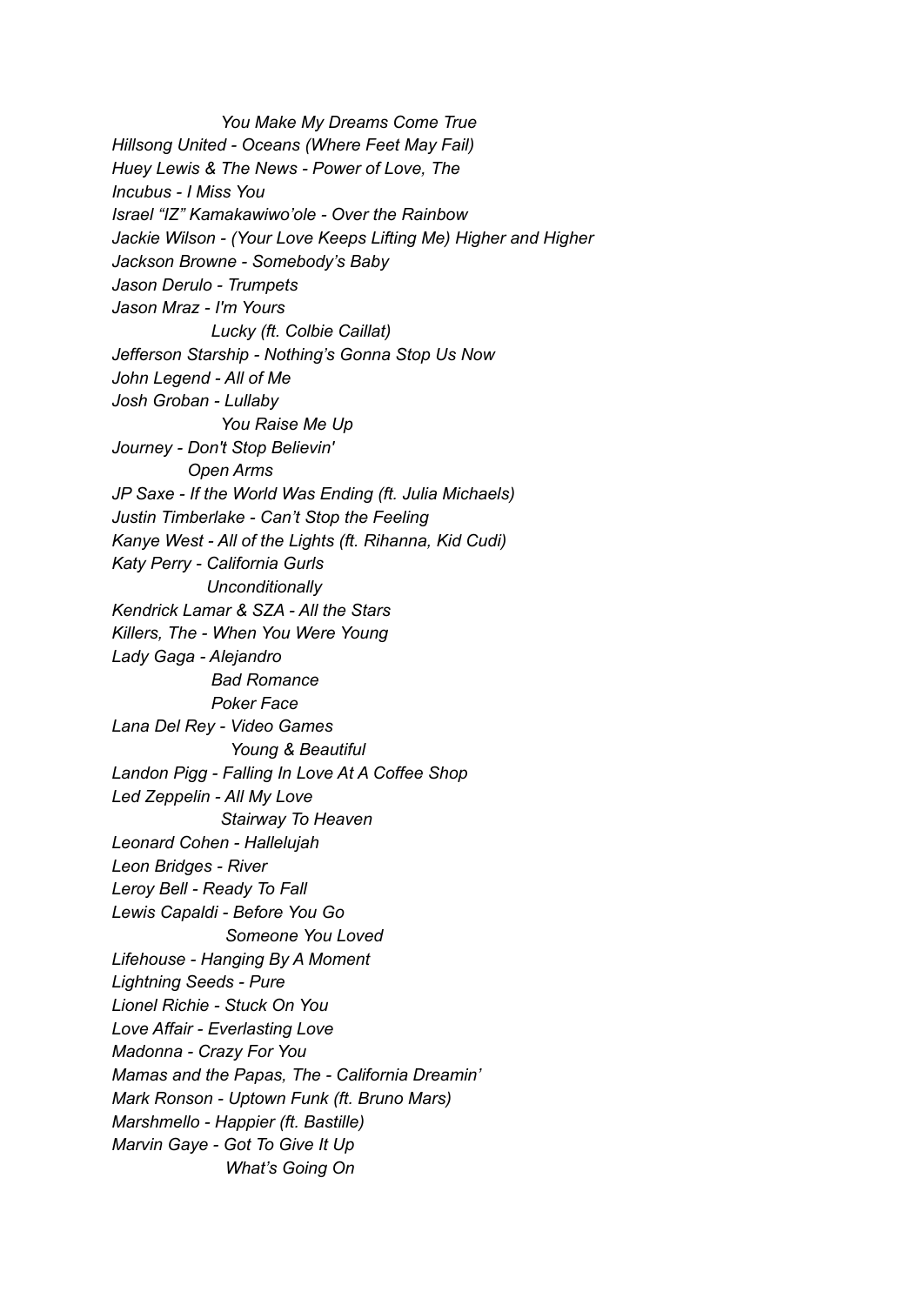*Matt and Kim - Daylight MC Hammer - U Can't Touch This Meghan Trainor - All About That Bass Like I'm Gonna Lose You (ft. John Legend) Metallica - Nothing Else Matters Michael Buble - Everything Michael Franti & Spearhead - Life Is Better With You Michael Jackson - Beat It Billie Jean Miley Cyrus - Wrecking Ball Modern English - I Melt With You Muse - Starlight Natalie Cole - This Will Be (An Everlasting Love) Nickelback - Far Away Nirvana - Smells LIke Teen Spirit N'Sync - This I Promise You Oasis - Wonderwall Of Monsters and Men - Little Talks Olafur Arnalds - Tunglio OneRepublic - Counting Stars Good Life If I Lose Myself Secrets Paramore - Only Exception, The Peter Gabriel - Book of Love, The In Your Eyes Solsbury Hill Pharrell - Happy Phil Collins - You'll Be In My Heart Pink Floyd - Comfortably Numb Pitbull - Give Me Everything Tonight (ft. Ne-Yo, Afrojack, Nayer) Plain White T's - Hey There Delilah Police, The - Every Breath You Take Prince - I Wanna Be Your Lover Raspberry Beret PSY - Gangnam Style Queen - Bohemian Rhapsody Crazy Little Thing Called Love Somebody To Love We Are the Champions You're My Best Friend Radiohead - Creep Karma Police Rascal Flatts - Bless the Broken Road Ray LaMontagne - You Are the Best Thing Red Jumpsuit Apparatus - Your Guardian Angel*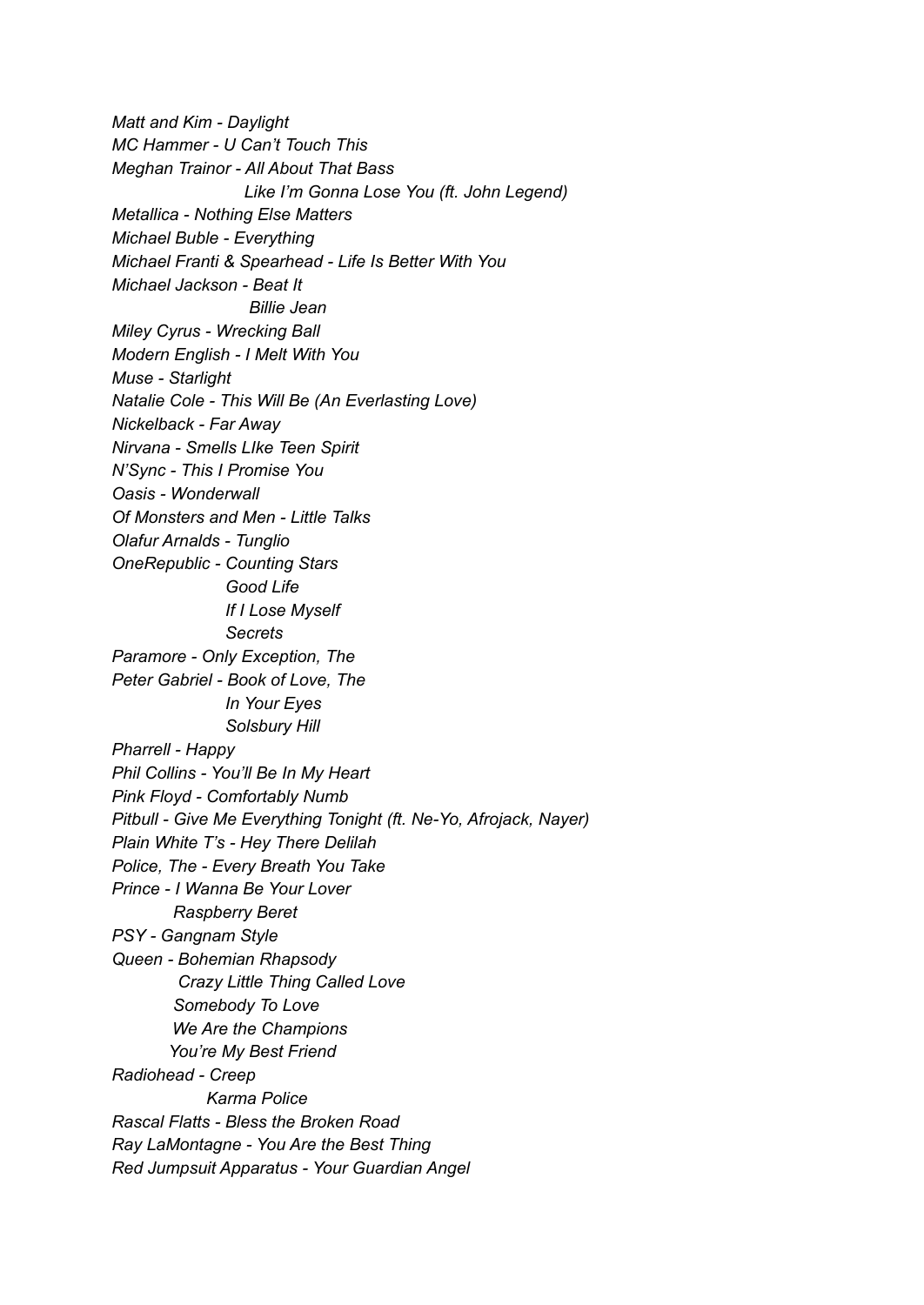*Righteous Brothers - Unchained Melody Rihanna - Stay Rise Against - Swing Life Away Roy Orbison - You Got It Sade - Kiss of Life Sam Smith - Stay With Me Sara Bareilles - The Light Shawn Mendes - In My Blood (as heard in Bridgerton) Shins, The - New Slang Sia - Chandelier Sigur Ros - Hoppipolla Sinead O'Connor - Nothing Compares 2 U Sixpence None the Richer - Kiss Me Sleeping At Last - Saturn Turning Page Smashing Pumpkins - Today Smiths, The - How Soon Is Now Snow Patrol - Chasing Cars Steve Winwood - Higher Love (as performed by James Vincent McMorrow) Stevie Wonder - Isn't She Lovely Signed Sealed Delivered Superstition You Are the Sunshine of My Life Swell Season - Falling Slowly System of A Down - Aerials Chop Suey! Talking Heads - This Must Be the Place Taylor Swift - Lover Love Story Wildest Dreams (as heard in Bridgerton) Temper Trap - Sweet Disposition Temptations, The - My Girl Papa Was A Rollin' Stone Tom Petty - Free Fallin' Tracy Chapman - Promise, The Train - Hey, Soul Sister Marry Me Tupac - California Love U2 - All I Want Is You Beautiful Day With or Without You Vance Joy - Fire and the Flood Riptide Van Morrison - Brown Eyed Girl Crazy Love Moondance*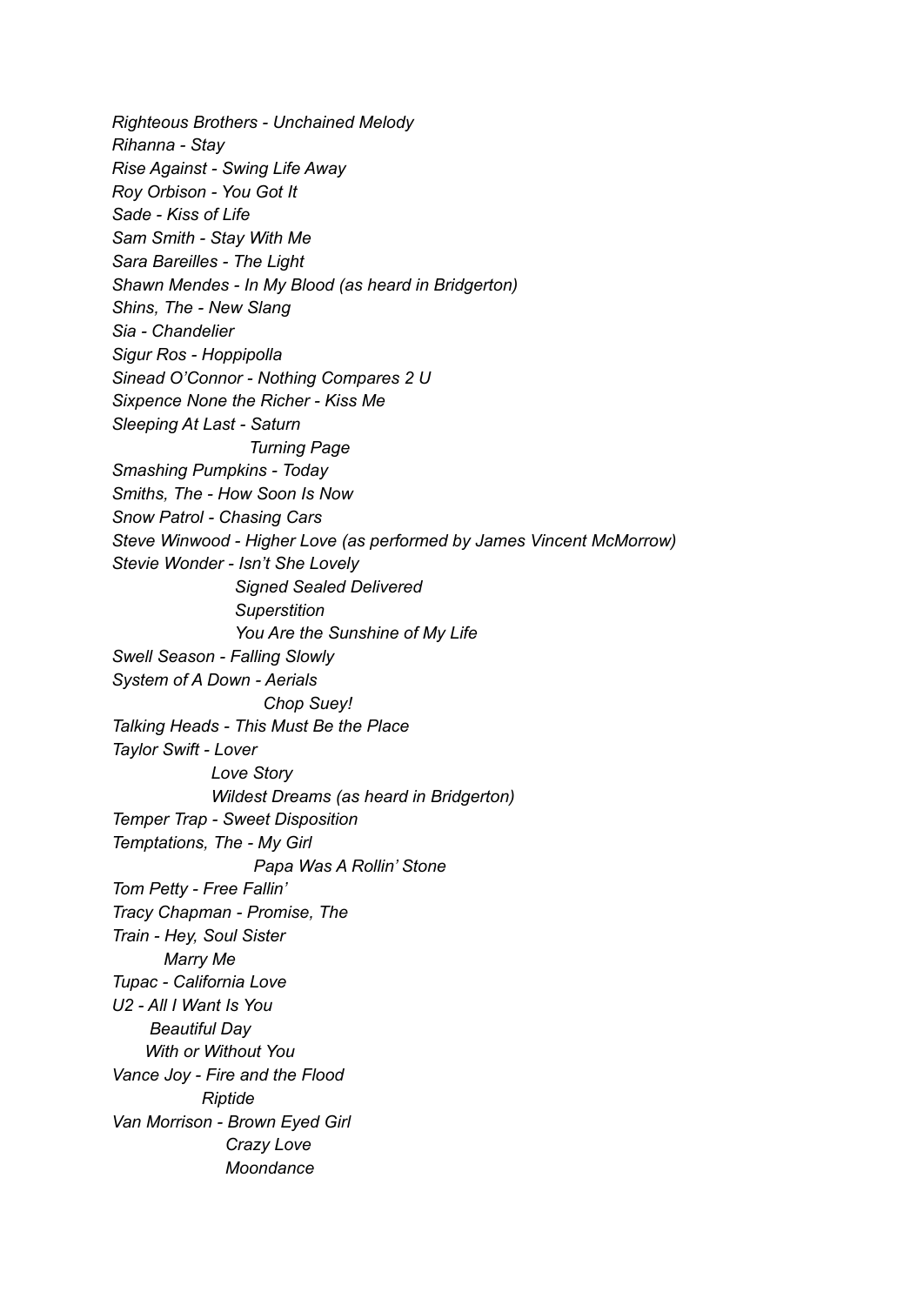*Tupelo Honey Verve, The - Bittersweet Symphony Weeknd, The - Blinding Lights When In Rome - Promise, The White Stripes - Seven Nation Army We're Going To Be Friends Whitney Houston - I Wanna Dance With Somebody xx, The - Intro Yael Naim - New Soul Yiruma - River Flows In You Zedd - Clarity (ft. Foxes)*

### *Soundtrack*

*Be Our Guest (Beauty and the Beast) Blackheart (Two Steps From Hell) Bridgerton Theme Cantina Band (Star Wars) Can You Feel the Love Tonight (The Lion King) Cold Lamb Sandwich (Meet Joe Black) Comptine d'un Autre Ete (Amelie) Concerning Hobbits (Lord of the Rings) Corn Exchange (Far From the Madding Crowd) Define Dancing (Wall-e) Edelweiss (Sound of Music) Feather Theme (Forrest Gump) Gabriel's Oboe (The Mission) Game of Thrones Theme Gift of A Thistle, A (Braveheart) Gonna Fly Now (Theme from Rocky) Haunted By Waters (A River Runs Through It) I Dreamed A Dream (Les Miserables) I'll Make A Man Out of You (Mulan) Indiana Jones Theme Journey To the Island (Jurassic Park) Kiss the Girl (The Little Mermaid) La la la (Smurf's) La Valse d'Amelie (Amelie) Love Grows (Final Fantasy VIII) Ludlows, The (Legends of the Fall) Maestro (The Holiday) Marion's Theme (Indiana Jones) Married Life (Up) Mia & Sebastian's Theme/Planetarium (La La Land) Million Dreams, A (The Greatest Showman)*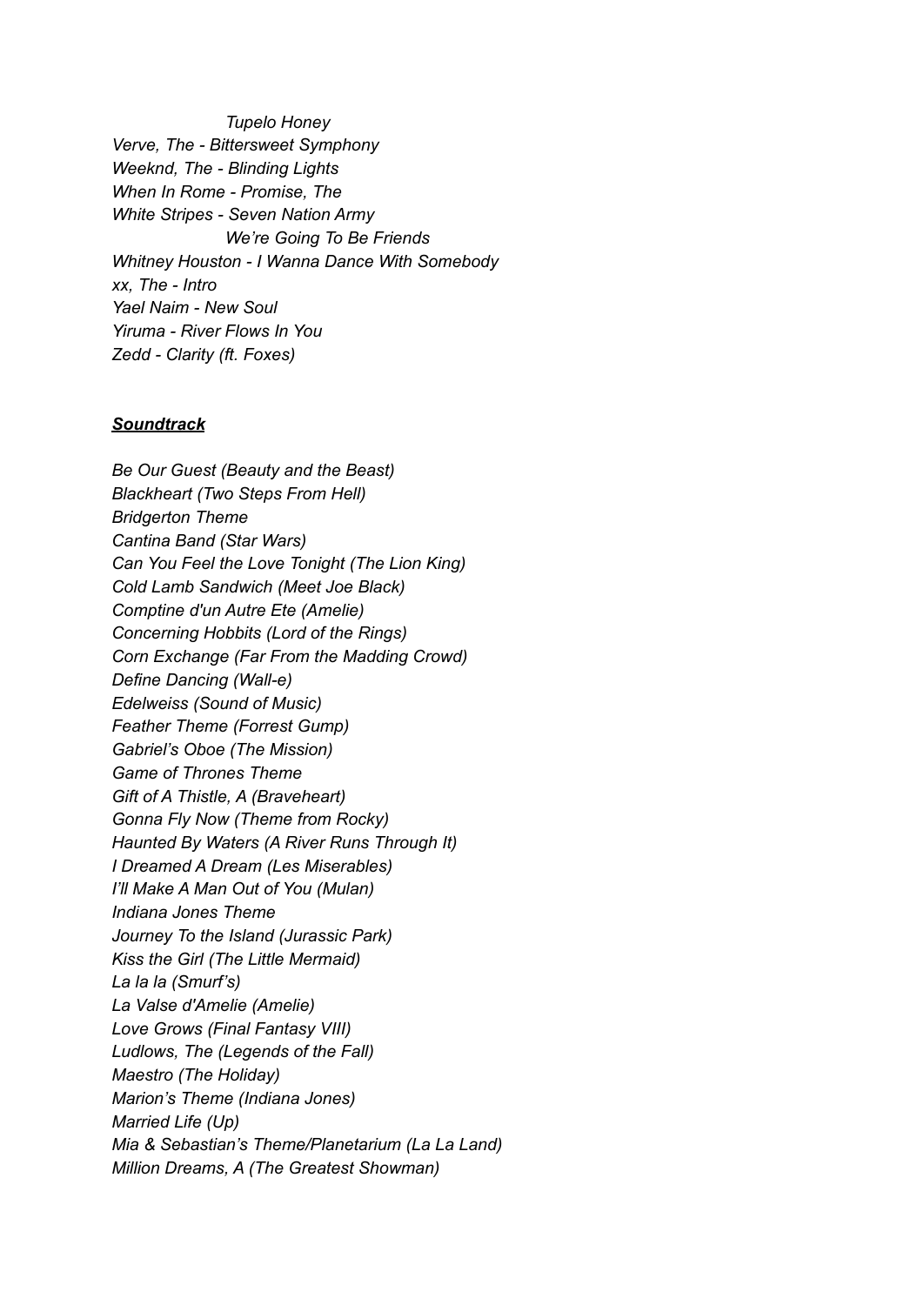*My Heart Will Go On (Titanic) Next Generation, The (Star Trek) October Sky Theme Parting Words (LOST) Potter Waltz (Harry Potter) Se (Cinema Paradisio Love Theme) Someday My Prince Will Come (Snow White) Somewhere In Time (Somewhere In Time) So This Is Love (Cinderella) Space Jam Theme Song Star Wars Main Theme Sunrise, Sunset (Fiddler On the Roof) Superman Theme Tale As Old As Time (Beauty and the Beast) Thank You For Being A Friend (Golden Girls) Throne Room, The (Star Wars) Truth (Game of Thrones) Wedding, The (The Theory of Everything) When You Wish Upon A Star (Pinocchio) Whole New World, A (Aladdin) You'll Be In My Heart (Tarzan) You're So Cool (True Romance) You've Got A Friend In Me (Toy Story)*

### *Hymns/Songs of Praise/Spirituals*

*Abide With Me (Eventide) Be Thou My Vision Celtic Alleluia Come My Way, My Truth, My Life Come Thou Fount of Every Blessing Cual Pendon Hermoso Cuan Glorioso es el Cambio En Presencia Estar de Cristo For the Beauty of the Earth God's Gift of Holy Spirit Great Is Thy Faithfulness His Eye Is On the Sparrow Holy, Holy, Holy (Nicaea) How Great Thou Art Lord Bless You and Keep You, The Lord Is Kind and Merciful, The (Jeanne Cotter) Lord Is Kind and Merciful, The (Marty Haugen) Lord's My Shepherd, The (Crimond) Master, the Tempest Is Raging*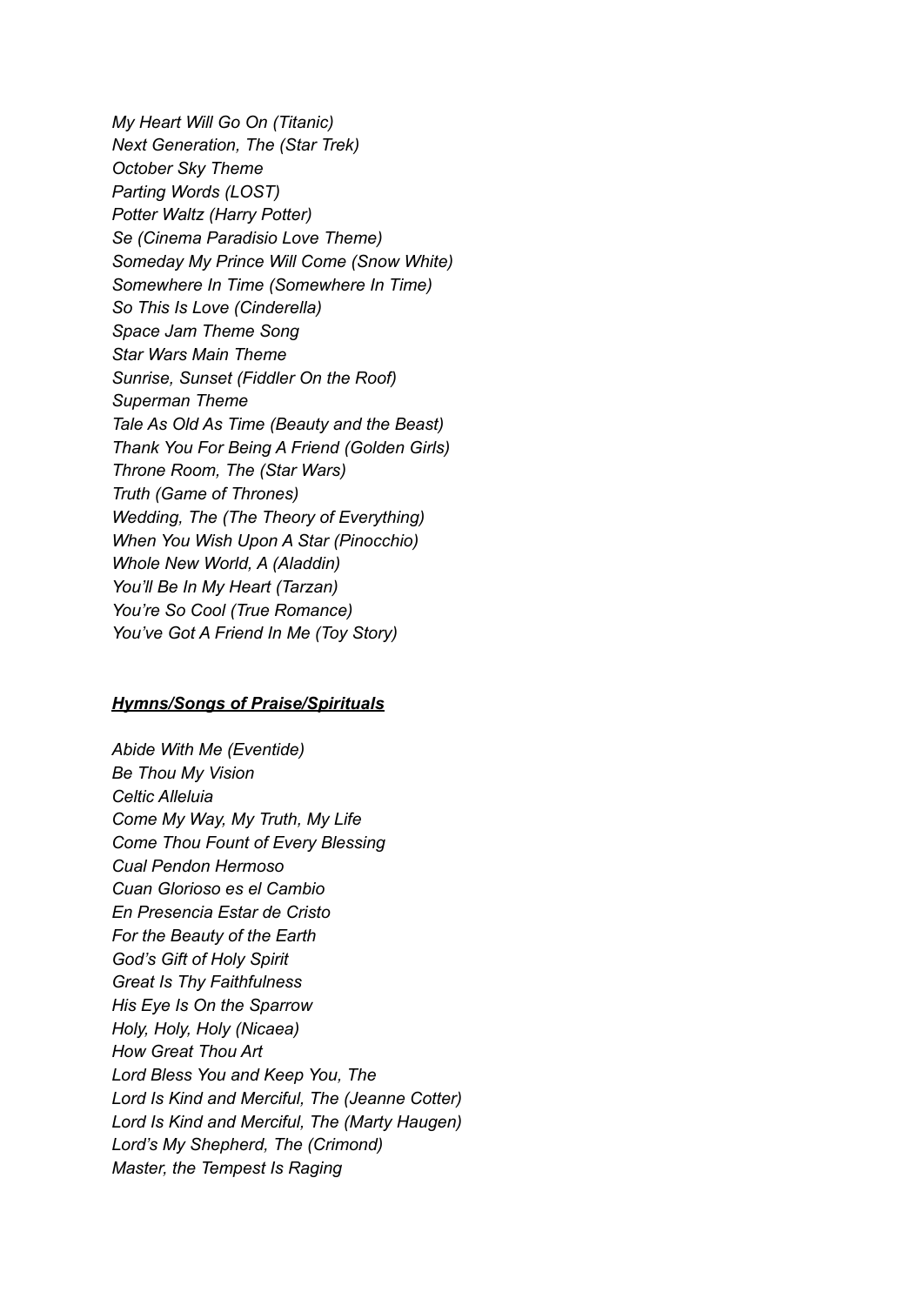*Nearer, My God, To Thee Oceans (Where Feet May Fail) O Lord Most Holy (Panis Angelicus) Our Reasons For Joy Para Andar Con Jesus Prayer of God's Servant, The Solo a Ti, Dios y Senor Te Loamos, Oh Dios This Is the Day To God Be the Glory We Proclaim Your Death When We Eat This Bread*

#### *Christmas Music*

*12 Days of Christmas All I Want For Christmas Is My Two Front Teeth Angels We Have Heard On High Away In A Manger Bring A Torch, Jeannette, Isabella Carol of the Bells Christmas Is Coming Christmas Song, The (Chestnuts Roasting) Christmas Waltz, The Coventry Carol Deck the Halls Ding Dong Merrily On High First Noel, The God Rest Ye Merry Gentlemen Good King Wenceslas Hark! The Herald Angels Sing Holly and the Ivy, The I'll Be Home For Christmas In Dulci Jubilo It Came Upon the Midnight Clear Jingle Bells Jingle Bells Boogie Joy To the World Let It Snow! Let It Snow! Let It Snow! Little Drummer Boy Lo, How A Rose E'er Blooming O Come All Ye Faithful O Come, O Come Emmanuel O Holy Night O Little Town of Bethlehem*